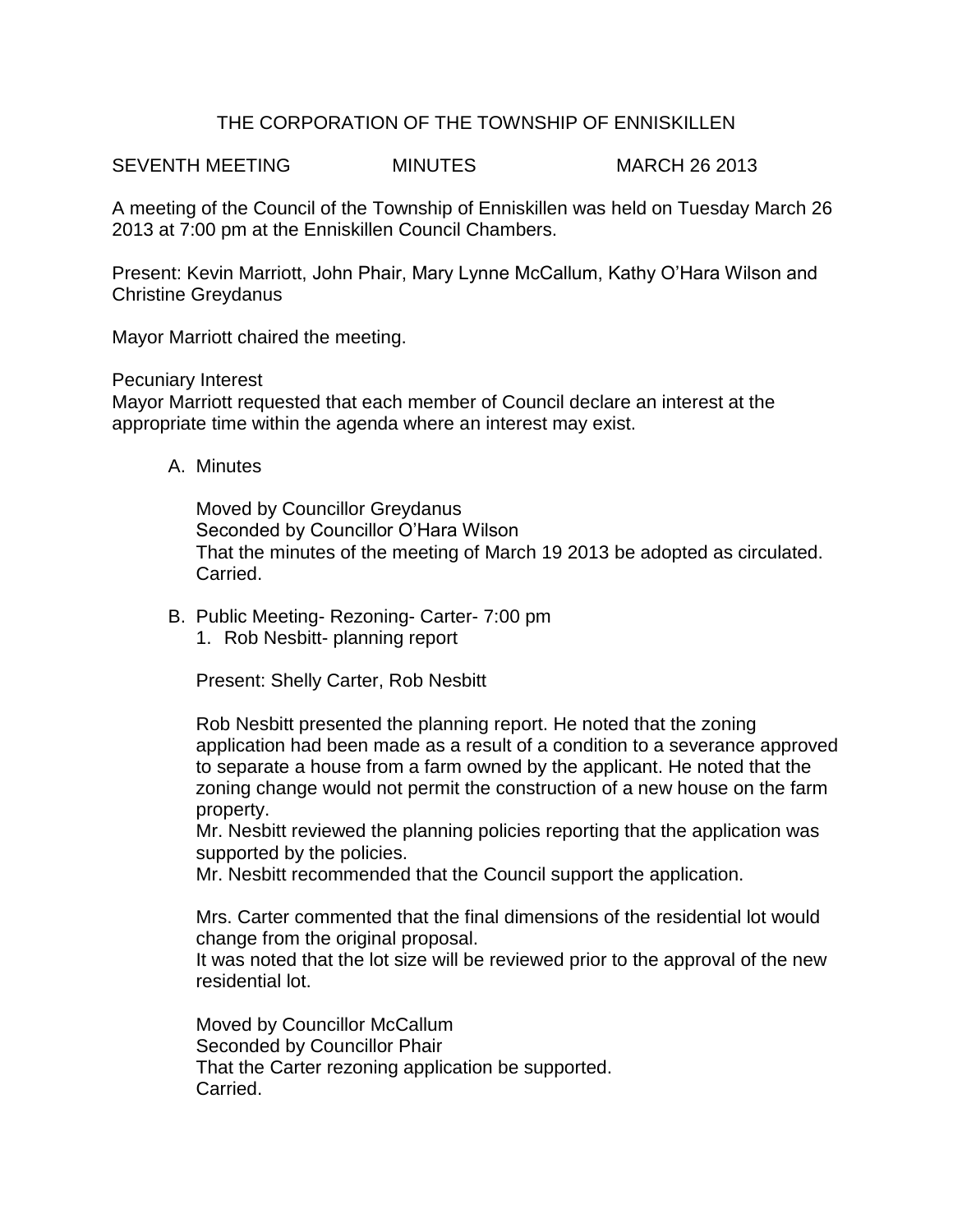C. Interview Public Works Roads- Petition for Drainage Tile Yard Road Drainage-Water-

A petition from the Township Road Superintendent was received. The petition requested that a new drainage system be constructed on Tile Yard Road from the Bear Creek Bridge to Rokeby Line.

Moved by Councillor O'Hara Wilson Seconded by Councillor Greydanus That R Dobbin Engineering be directed to host a site meeting addressing the petition with Councillor Phair appointed as the Council representative. Carried.

The Clerk noted that the Road Tour schedule had been circulated to Council.

- D. Correspondence for information
	- 1. County of Lambton
		- a- 2013 Budget approved
		- b- Application for Exemption to tree cutting bylaw
	- 2. Federation of Canadian Municipalities- communique Mar 11, 21-2013
	- 3. MPAC- 2014 Enumeration Activities
	- 4. D. McPhail- Comment on Wind Turbines
	- 5. Western Ontario Warden's a-Broadband Feasibility Study b-new website

Moved by Councillor O'Hara Wilson

Seconded by Councillor Greydanus

That Councillor Phair be authorized to attend the Western Ontario Warden's meeting to discuss the Broadband Feasibility Study. Carried.

- 6. AMO- Improving POA fine collection
- 7. Ontario Tire Stewardship- changes to tire fees
- 8. Pat Davidson support of 2013 Federal budget
- 9. Federation of Canadian Municipalities review of budget
- 10.AMO review of budget

Moved by Councillor Greydanus Seconded by Councillor O'Hara Wilson That correspondence items 1-4, 5b-10 be received and filed. Carried.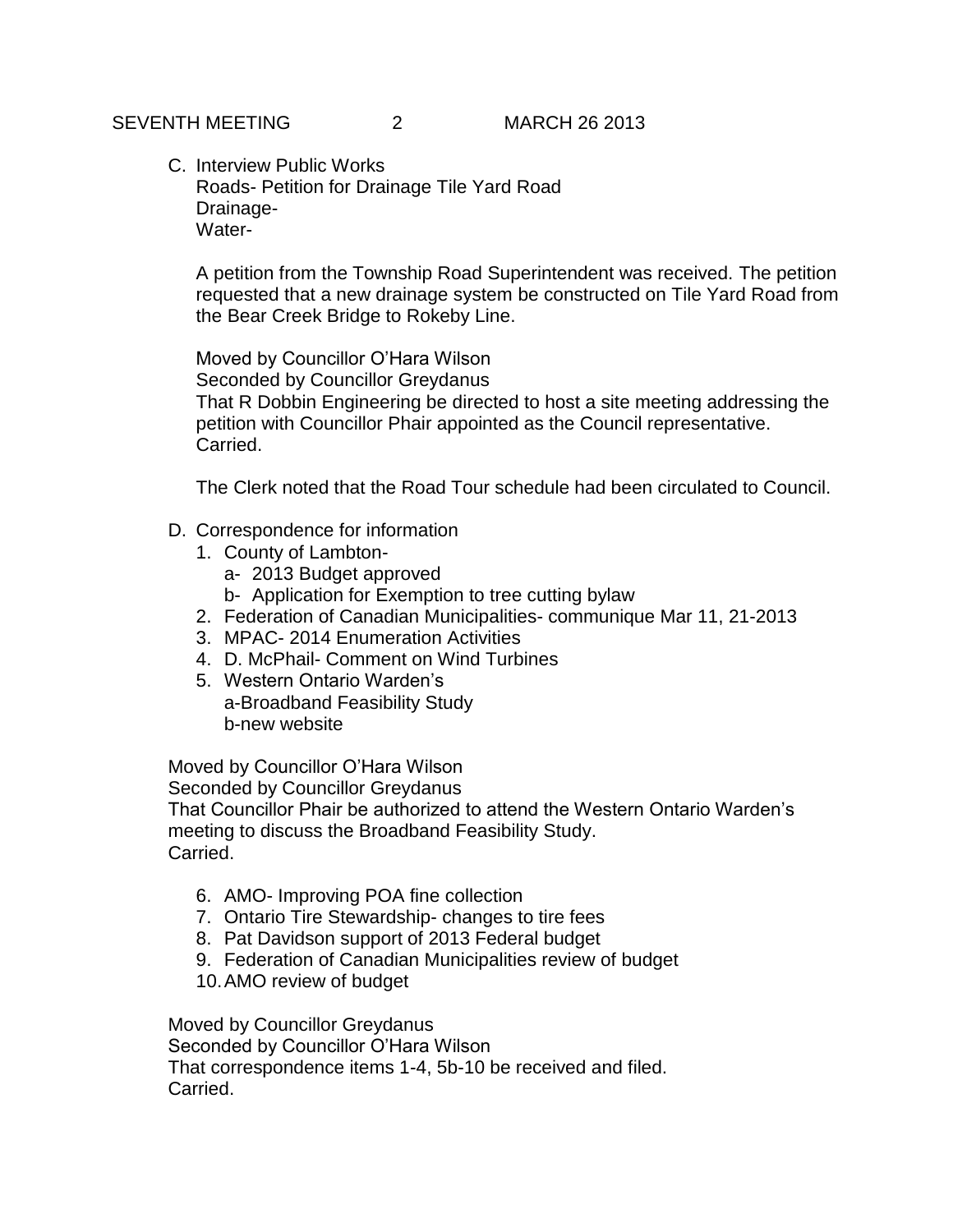SEVENTH MEETING 3 MARCH 26 2013

- E. Correspondence requiring motions
	- 1. Applications for Reduction in Assessment a-3163 Oil Heritage Road reduction FT to \$146,750 house demolished b-5922 Oil Springs Line reduction RT to \$3,925 house demolished

Moved by Councillor O'Hara Wilson Seconded by Councillor McCallum That the applications for reduction in assessment for 3163 Oil Heritage Road and 5922 Oil Springs Line be approved. Carried.

F. Accounts

Moved by Councillor Phair Seconded by Councillor Greydanus That the accounts be paid as circulated: Cheque: 5726-5741- \$78,144.46 Cheque: 5742-5758- \$ 57,111.68 Carried.

- G. Bylaws
	- 1. Bylaw 20 of 2013 Municipal Highway Maintenance Standards
	- 2. Bylaw 27 of 2013 Confirmation Bylaw
	- 3. Bylaw 28 of 2013 Cleaning of Land Bylaw
	- 4. Bylaw 31 of 2013 Zoning Bylaw Carter
	- 5. Bylaw 32 of 2013 M & S Marriott house demolition agreement

Moved by Councillor McCallum Seconded by Councillor Phair That first and second reading be given to Bylaws 20, 27, 28, 31 and 32 of 2013 Carried.

Moved by Councillor O'Hara Wilson Seconded by Councillor Greydanus That third and final reading be given to Bylaws 20, 27, 28, 31 and 32 of 2013. Carried.

H. Interview Dave Henderson, Wayne Anderson- Sunday Hunting delegation-7:30 pm

Present: Dave Henderson, Wayne Anderson and Stewart Powers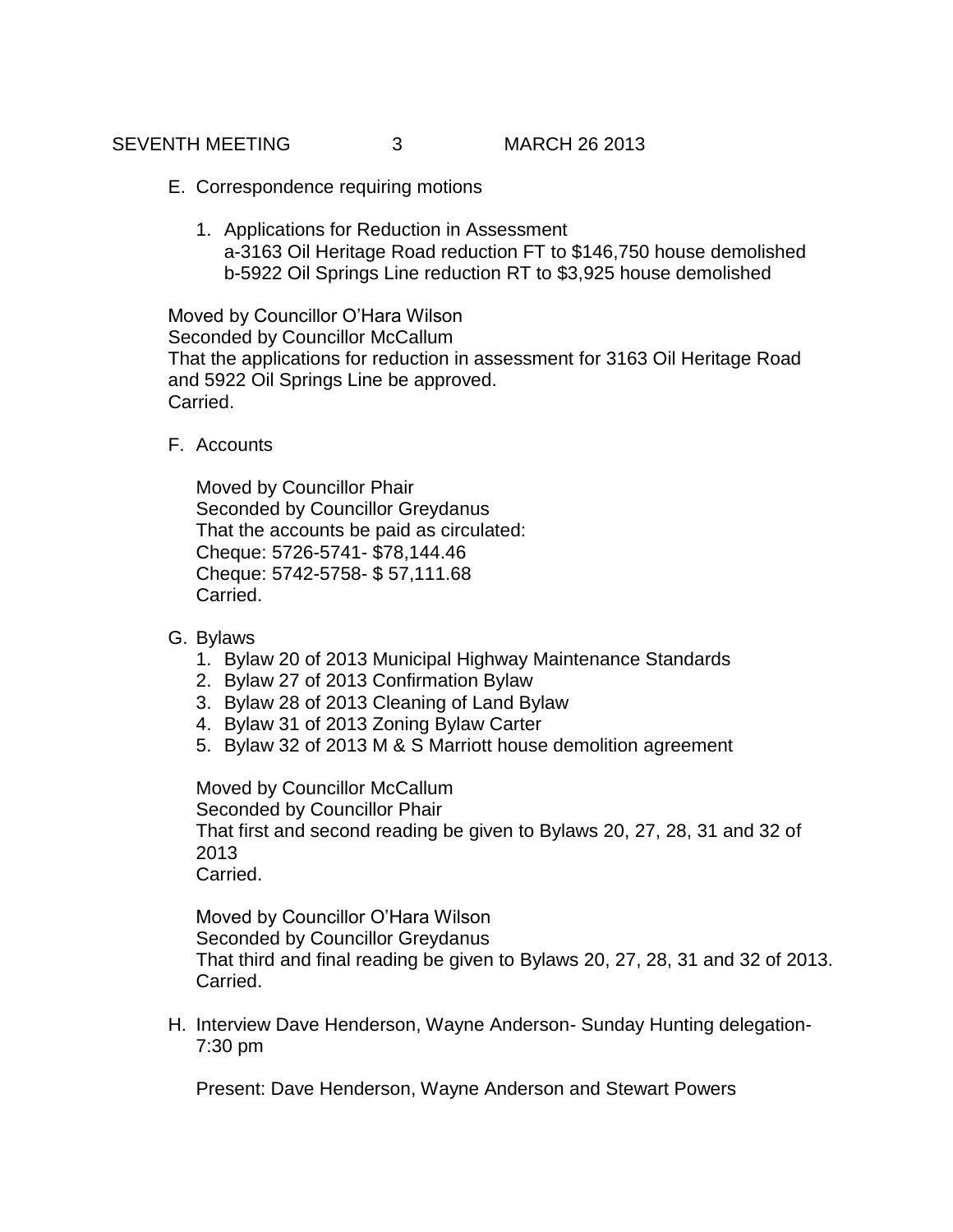Dave Henderson spoke to Council requesting that Sunday hunting be permitted within the Township. He noted that he had been in contact with the Ministry of Natural Resources staff concerning the process involved in initiating regulation changes. Mr. Henderson discussed the large number of animals in the community and the control of the number of coyotes. He noted that the regulation change would permit hunting of deer, coyotes and other wildlife.

Councillor O'Hara Wilson questioned about the amount of disease in the wild animals.

Mr. Henderson noted that two of the twenty coyotes taken in the last season had mange.

A discussion took place in regards to the value of fur from the animals harvested.

Moved by Councillor O'Hara Wilson Seconded by Councillor Phair That the Council of the Township of Enniskillen request that the Minister of Natural Resources prepare changes in regulations that would permit Sunday hunting within the Township of Enniskillen. Carried.

- I. Other Business
	- 1. Financing of Capital Assets

The report noted that the Council was not budgeting for the replacement of capital assets within the 2013 annual budget.

Moved by Councillor Greydanus Seconded by Councillor O'Hara Wilson That the report concerning the budgeting for capital assets be adopted. Carried.

2. Accessibility Plan

The Clerk reported that a revised accessibility plan would be prepared during the 2013 year.

3. Ontario Sheep Marketing Agency- livestock guardian dogs

No action was taken on the request to exempt licensing of livestock guardian dogs.

4. Review of 2013 Fire Department Budgets